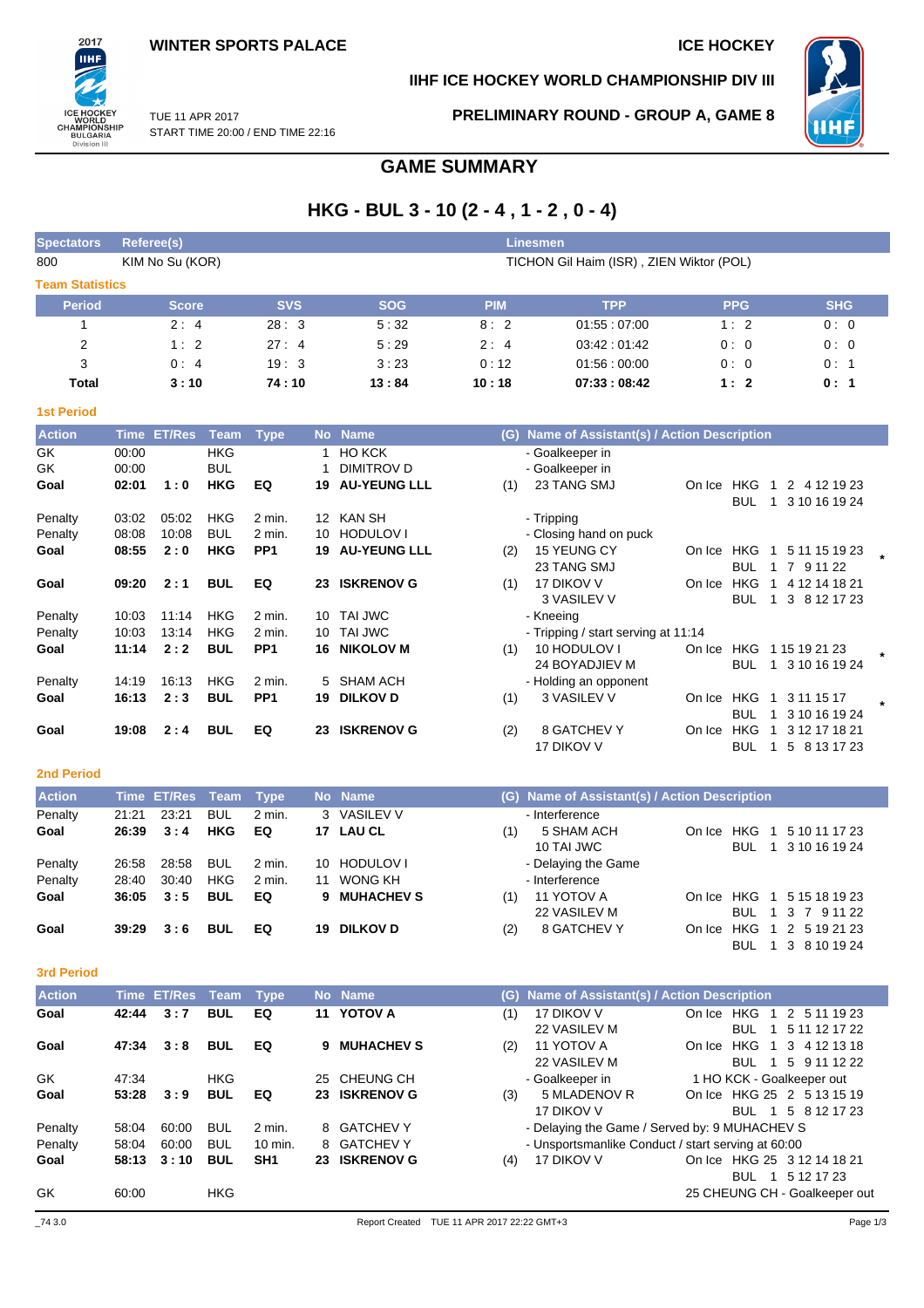### **WINTER SPORTS PALACE ICE HOCKEY**



2017

## **IIHF ICE HOCKEY WORLD CHAMPIONSHIP DIV III**

TUE 11 APR 2017 START TIME 20:00 / END TIME 22:16

## **PRELIMINARY ROUND - GROUP A, GAME 8**



**Action Time ET/Res Team Type No Name (G) Name of Assistant(s) / Action Description** GK 60:00 BUL 60:00 BUL 60:00 BUL 60:00 BUL 60:00 BUL 60 BUL 1 DIMITROV D - Goalkeeper out

#### **Goalkeeper Records**

#### **Team : HKG - Hong Kong Team : BUL - Bulgaria**

| No Name            |    | SOG SVS | <b>MIP</b> | No Name           | <b>SOG</b> | <b>SVS</b> | <b>MIP</b> |
|--------------------|----|---------|------------|-------------------|------------|------------|------------|
| HO King Chi King   | 73 | 65      | 47.34      | DIMITROV Dimitar  | 13         | 10         | 60:00      |
| 25 CHEUNG Ching Ho |    |         | 12.26      | 25 NIKOLOV Nikola |            |            |            |

#### **Game Statistics**

**Team : BUL (white)**

| Team: HKG (red)      |                              |          |                |                |                |                |          |          |        |             |                |          |                 |                  |
|----------------------|------------------------------|----------|----------------|----------------|----------------|----------------|----------|----------|--------|-------------|----------------|----------|-----------------|------------------|
|                      | Head Coach: KAN Yeung Kit    |          |                |                |                |                |          |          |        |             | Shots on Goal  |          |                 |                  |
| <b>No Pos</b>        | <b>Name</b>                  | G        | A              | P              | <b>PIM</b>     | $FO+$          | FO-      | $FO+/-$  | FO%    |             | $\overline{2}$ | 3        | <b>TS</b><br>OT | $+/-$            |
| 2 D                  | LEUNG Tony +C                | 0        | 0              | 0              | 0              | 0              | 0        | 0        | 0.00   | 0           | 0              | 0        |                 | $-2$<br>0        |
| F<br>5               | SHAM Alvin Cheuk Him +A      | 0        |                |                | 2              |                | 8        | -1       | 46.67  | 0           | $\Omega$       | 0        |                 | $-3$<br>0        |
| D<br>11              | WONG Ka Ho                   | 0        | 0              | $\Omega$       | 2              | 0              | $\Omega$ | 0        | 0.00   | 0           | 0              | $\Omega$ |                 | $\mathbf 0$<br>0 |
| F<br>19              | AU-YEUNG Lennon Lok Lam (BP) | 2        | 0              | 2              | 0              | 1              | 0        | 1        | 100.00 | 2           | 0              | 0        |                 | $-3$<br>2        |
| 23 F                 | <b>TANG Shin Ming Jasper</b> | $\Omega$ | $\overline{2}$ | $\overline{2}$ | $\Omega$       | $\overline{2}$ |          |          | 66.67  | 1           | $\overline{2}$ |          |                 | $-1$<br>4        |
| F<br>3               | <b>NGAN Cheuk Long</b>       | 0        | 0              | 0              | 0              |                |          | 0        | 50.00  |             | 0              | 0        |                 | $-3$             |
| F<br>12 <sup>2</sup> | <b>KAN Siu Him</b>           |          | 0              | 0              | $\overline{2}$ | 3              |          | 2        | 75.00  | $\mathbf 0$ | 0              |          |                 | $-3$             |
| F<br>14              | CHAU Chi lok                 | 0        | 0              | 0              | 0              |                | 8        | -1       | 46.67  | 0           |                | 0        |                 | $-2$             |
| D<br>18              | <b>FUNG Bun Yu Bernard</b>   | 0        | 0              | $\Omega$       | 0              | 0              | $\Omega$ | 0        | 0.00   | $\mathbf 0$ | 0              | $\Omega$ |                 | $-5$<br>0        |
| D<br>21              | CHEUNG Po Wang               | 0        | 0              | $\Omega$       | $\Omega$       | $\mathbf 0$    | $\Omega$ | $\Omega$ | 0.00   | 0           | $\Omega$       | $\Omega$ |                 | $-4$<br>$\Omega$ |
| 4 F                  | SUEN Chun Fung               | 0        | 0              | 0              | 0              | 0              | 0        | 0        | 0.00   | 0           | 0              | 0        |                 | 0<br>$-1$        |
| $\mathsf{F}$<br>7    | CHAN Hon To Otto             | 0        | 0              | 0              | 0              | 0              | $\Omega$ | 0        | 0.00   | 0           | 1              | 0        |                 | 0                |
| F<br>10              | TAI Jeffrey Wing Cheong      | 0        |                |                | 4              | 7              | 6        |          | 53.85  | 0           | $\Omega$       | 0        |                 | $+1$<br>0        |
| 15<br>D              | YEUNG Chun Ying              | 0        |                |                | 0              | 0              | 0        | 0        | 0.00   |             | $\Omega$       | 0        |                 | $-2$             |
| 17 F                 | LAU Chi Lok                  |          | 0              |                | 0              | 0              | 2        | $-2$     | 0.00   | 0           |                | 0        |                 | $\mathbf 0$      |
| 9 D                  | <b>KAN Chun Keung</b>        | 0        | 0              | 0              | 0              | 0              | 0        | 0        | 0.00   | 0           | 0              | 0        |                 | 0<br>0           |
| D<br>13              | MA Hon Chung Julian +A       | 0        | 0              | $\mathbf 0$    | 0              | $\mathbf 0$    | $\Omega$ | $\Omega$ | 0.00   | 0           | 0              |          |                 | $-2$             |
| GK                   | HO King Chi King             | 0        | 0              | 0              | 0              |                |          |          |        | 0           | 0              | 0        | 0               |                  |
| 25 GK                | CHEUNG Ching Ho              | 0        | 0              | 0              | 0              |                |          |          |        |             | 0              | 0        |                 |                  |
| Total                |                              | 3        | 5              | 8              | 10             | 28             | 29       | -1       | 49.12  | 5           | 5              | 3        | 13              |                  |

#### **Head Coach :** CUOMO Daniel **Shots on Goal No Pos Name G A P PIM FO+ FO- FO+/- FO% 1 2 3 OT TS +/-** 3 D VASILEV Vasiliy +A 0 2 2 2 0 0 0 0.00 7 9 8 24 +1 16 F NIKOLOV Martin 1 0 1 0 0 0 0 0.00 2 1 1 4 -2 19 F DILKOV Daniel 2 0 2 0 9 8 1 52.94 3 3 0 6 -1 22 F VASILEV Miroslav 0 3 3 0 3 0 3 100.00 3 1 0 4 +3 24 F BOYADJIEV Martin +C 0 1 1 0 0 0 0 0.00 1 0 1 2 -1 4 D CVETANOV Cvetan 
4 D CVETANOV Cvetan

4 D CVETANOV Cvetan

4 D C V UROV Martin +A

4 D C YUROV Martin +A

4 D C YUROV Martin +A  $\begin{array}{ccccccccc} 0 & 0 & 0 & 0 & 0 & 0 & 0 & 0 & 0 & 0 & 2 & 0 & 2 & 0 & 1 & 1 & 0 & 2 & 1 & 1 & 1 & 1 & 1 & 1 & 1 & 1 &$ 7 D GYUROV Martin +A 0 0 0 0 0 0 0 0.00 1 1 0 2 +1 9 F MUHACHEV Stanislav 2 0 2 0 10 4 6 71.43 2 3 2 7 +2 10 F HODULOV Ivan 0 1 1 4 1 0 1 100.00 1 0 1 2 -1 11 F YOTOV Alexei 1 2 3 0 0 1 -1 0.00 3 5 3 11 +3 5 D MLADENOV Reymand 0 1 1 0 0 0 0 0.00 0 0 0 0 +5 8 F GATCHEV Yanaki 0 2 2 12 0 0 0 0.00 2 2 0 4 +4 12 D GEORGIEV Ivaylo 0 0 0 0 0 0 0 0.00 1 1 2 4 +5 17 F DIKOV Veselin 0 5 5 0 5 10 -5 33.33 3 0 1 4 +5 23 F ISKRENOV Georgi (BP) 4 0 4 0 0 3 -3 0.00 3 1 4 8 +4 6 D STOILOV Aleks 0 0 0 0 0 0 0 0.00 0 0 0 0 0 13 F GEORGIEV Tomislav 0 0 0 0 1 2 -1 33.33 0 0 0 0 +1 18 D TSITSELKOV Georgi 0 0 0 0 0 0 0 0.00 0 0 0 0 0 1 GK DIMITROV Dimitar 0 0 0 0 0 0 0 0 25 GK NIKOLOV Nikola 0 0 0 0 0 0 0 0 **Total 10 17 27 18 29 28 1 50.88 32 29 23 84**